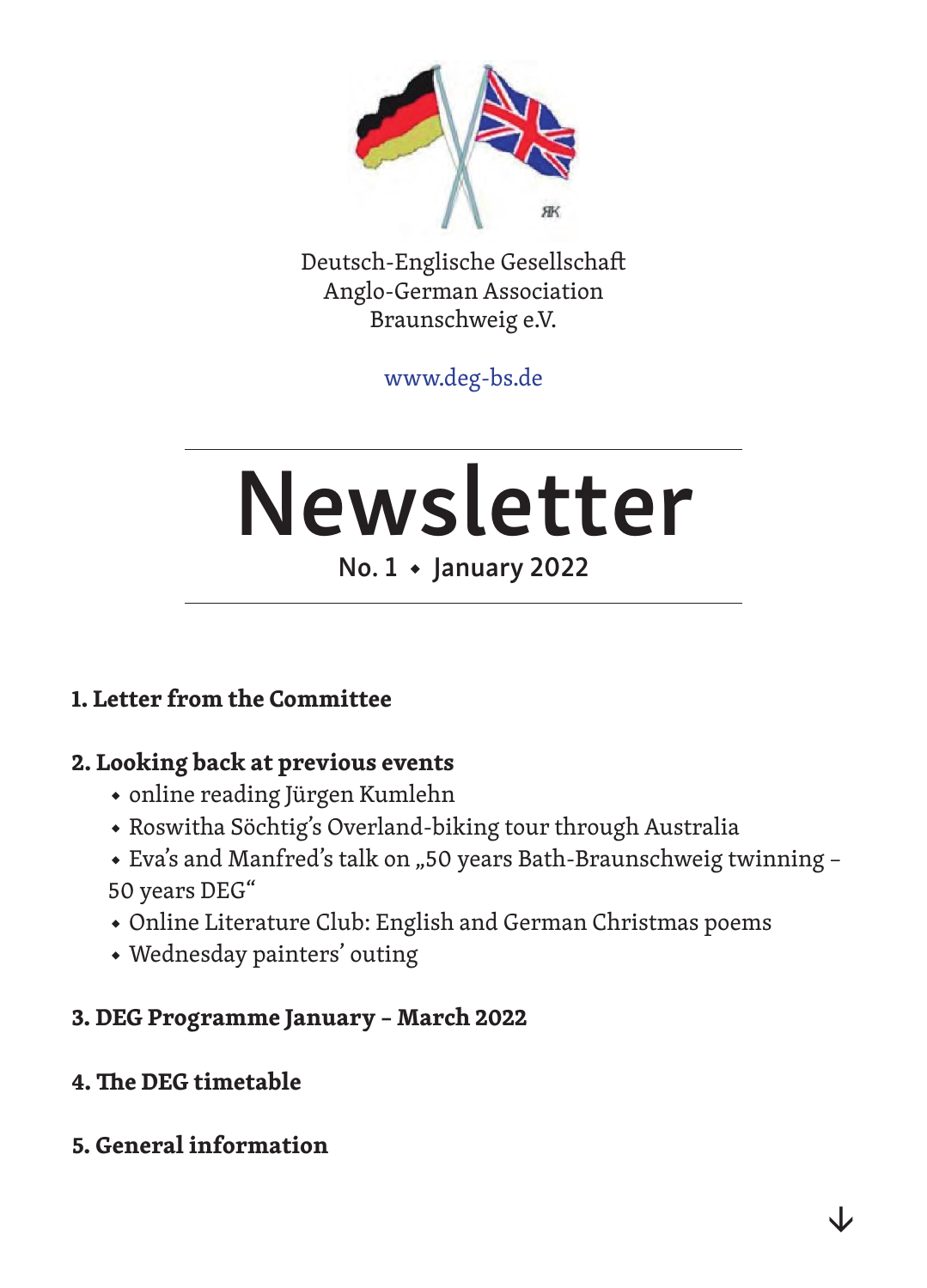

# **Letter from the commitee**

# *A solution for the coming winter months*

But before going into this rather complex theme.

We have managed to get through the past year with just a few blemishes, everybody, not only committee members, have been working very hard to get by and back to normality. Thank you all from the bottom of my heart.

A key ingredient for our well-being is 'getting together' in a physical sense. This is fundamental to a human need for intimate touch, physical comfort, as we have been doing in Ambet, our usual meeting place. We have had to cancel our Christmas Party which was due on the 9th December. The coming meetings, although planned, may have to be cancelled. On this point we shall be keeping you informed via the DEG email which will be sent out by John. Emerging evidence suggests that online ways of relating cannot simply replace physical interactions. But online interaction has many benefits and for some it offers connections that did not exist previously. In particular, online platforms provide new forms of support for those unable to access offline services because of mobility issues (e.g., older people) or because they are geographically isolated from their support community. Or just having to stay at home because of the lockdown, even some voluntarily. Ultimately, multiple forms of online social interactions are required to meet the needs of varying groups of people. We have already established the online literature group which meets every two weeks, there are no social or group restrictions. Intelligent balancing of online and offline ways of relating also pertains to future policies of the DEG.

*Paul and the committee*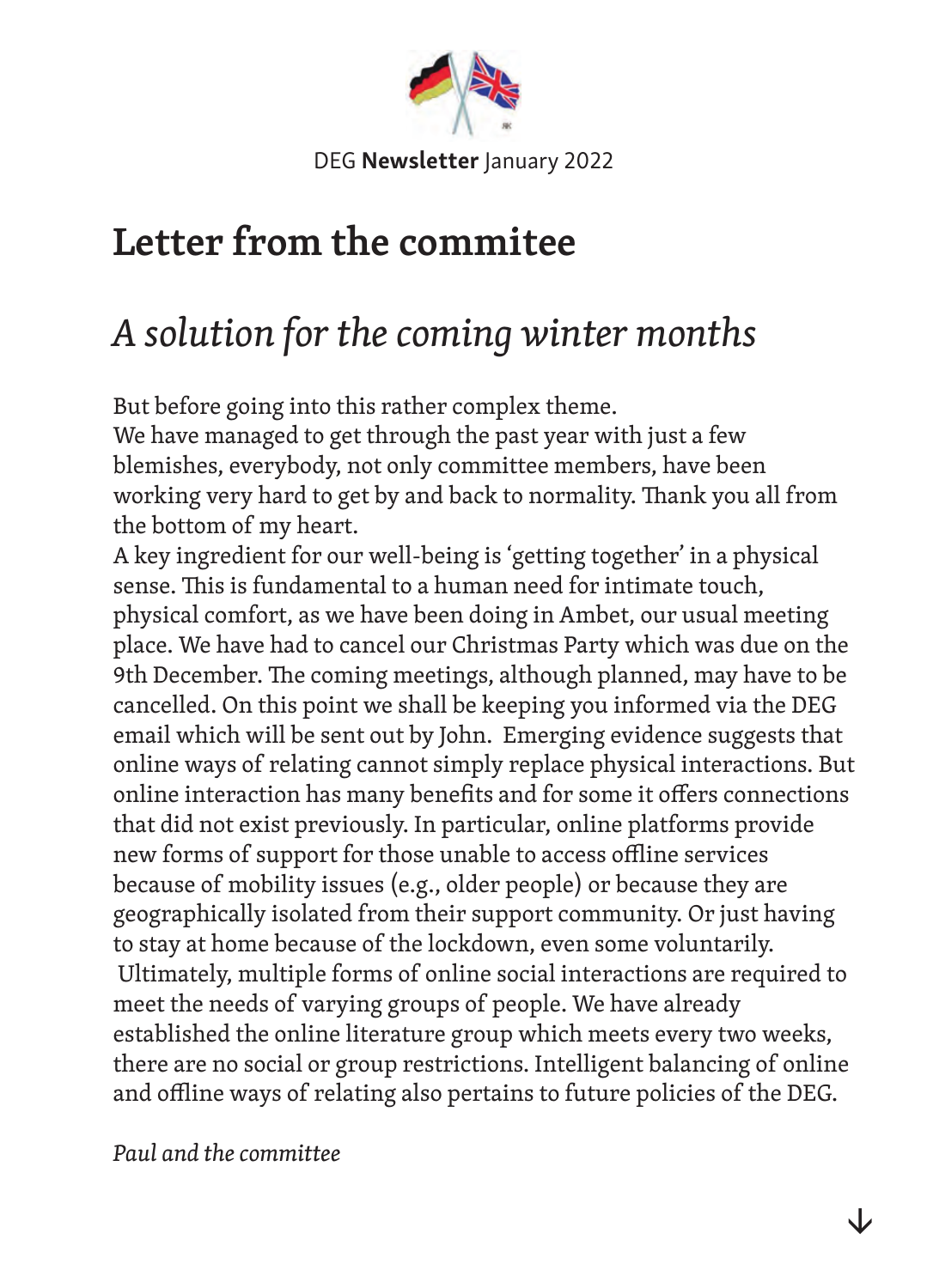

# **Looking back at previous events**

# Jewish Families

In November Jürgen Kumlehn once again read from his interesting book "Jüdische Familien in Wolfenbüttel" in one of our online video conferences from the DEG Literature Club. Friends from Bath joined as well as Jürgen's friends from all over the world. A truly emotional and inspiring evening for all of us.



# Overland-Biking tour

Also in November, Roswitha Söchtig talked at Ambet about her Overland-Biking tour through Australia and her numerous adventures and encounters. A brave lady with a story full of inspiration and emotions.

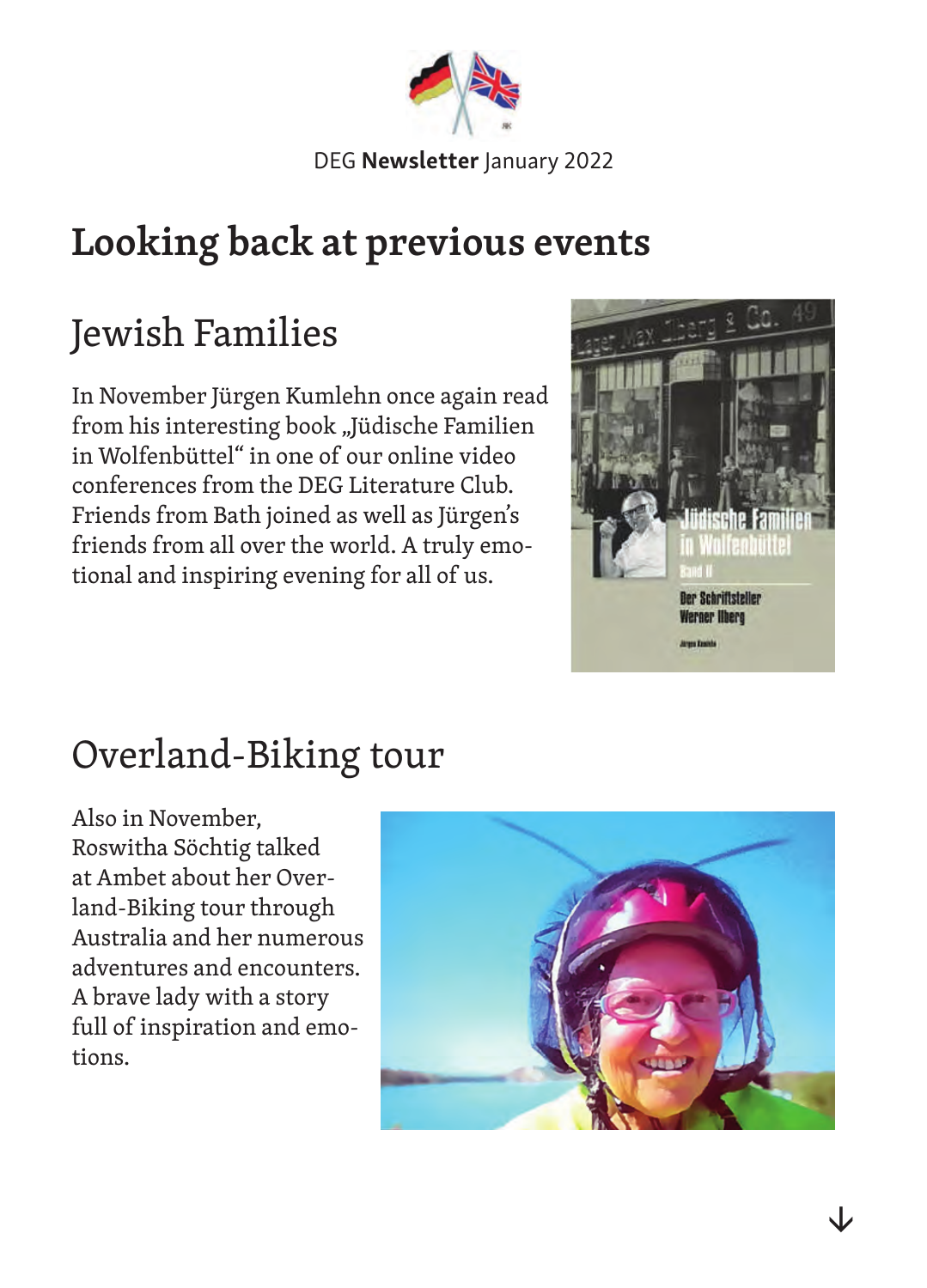

# **Looking back at previous events**



# 50 years Bath – Braunschweig

In November Eva and Manfred talked about "50 years Bath-Braunschweig twinning – 50 years DEG" and reminded us of the great milestones in the past 50 years. Lots of photographs and newspaper reports brought back happy memories.



## Christmas Poems

In December the DEG Online Literature Club met and shared English and German Christmas Poems. You can see our beautiful collection here: https://www.deg-bs.de/english/literature-club/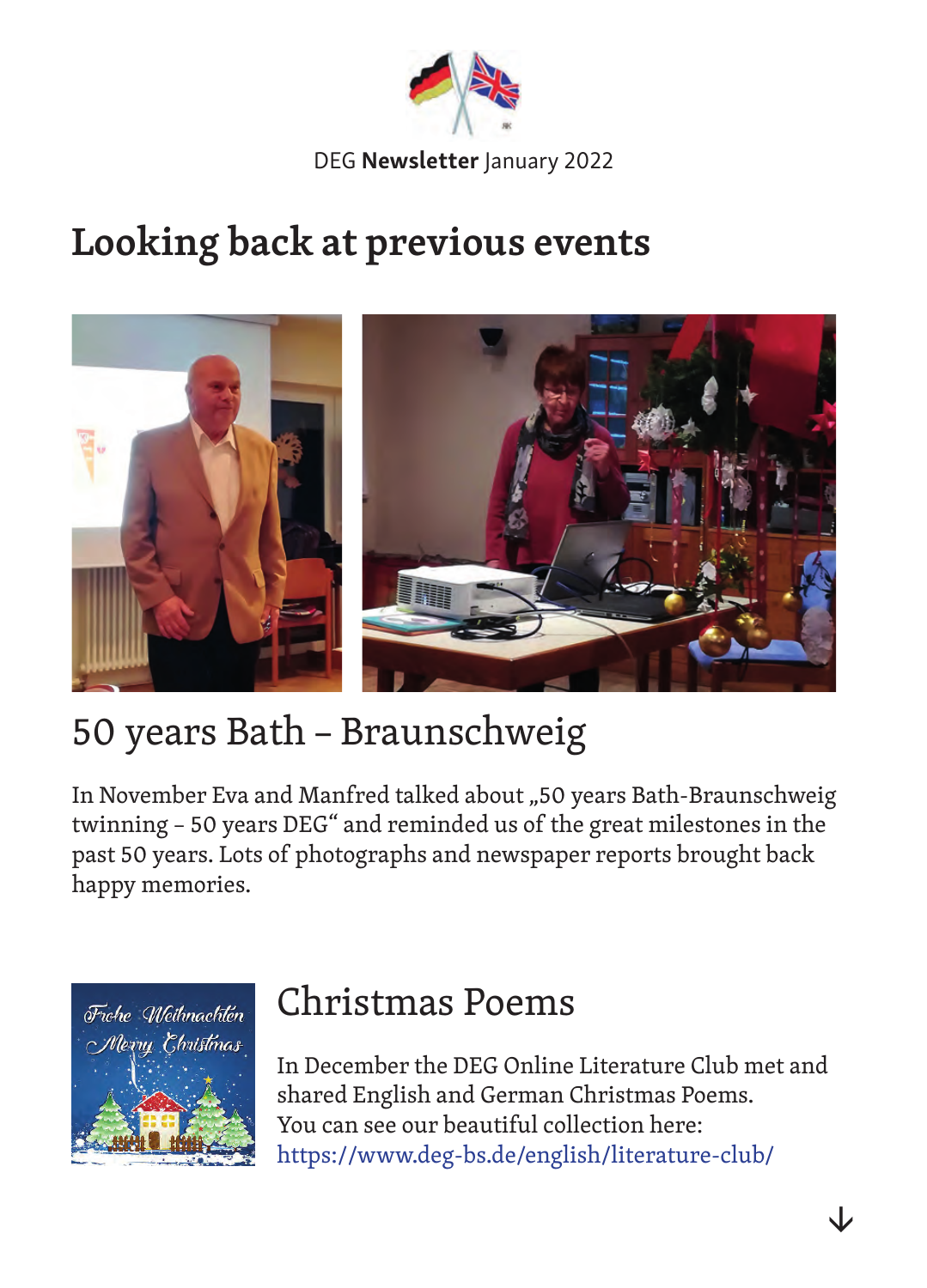

# **Looking back at previous events**

# The Wednesday painters' latest outing



On the 20th of November the Wednesday Painters and some guests from the FSV went on an outing to Potsdam to the Barberine Museum. The exhibition was all about Russian and Western European impressionists. We left at 7:15 and spent the whole delving into the glory of colour, which we could not get enough of.

The web site of the museum is: https://www.museum-barberini.de Here you can also be enlightened by these very special methods of creating pictures like Monet and other famous artists in the late 19th century. Many Russian artists were inspired by French impressionism and were able to develop a preference for working outdoors and were soon able to reflect the colours of the light and not only studios which were often too dark.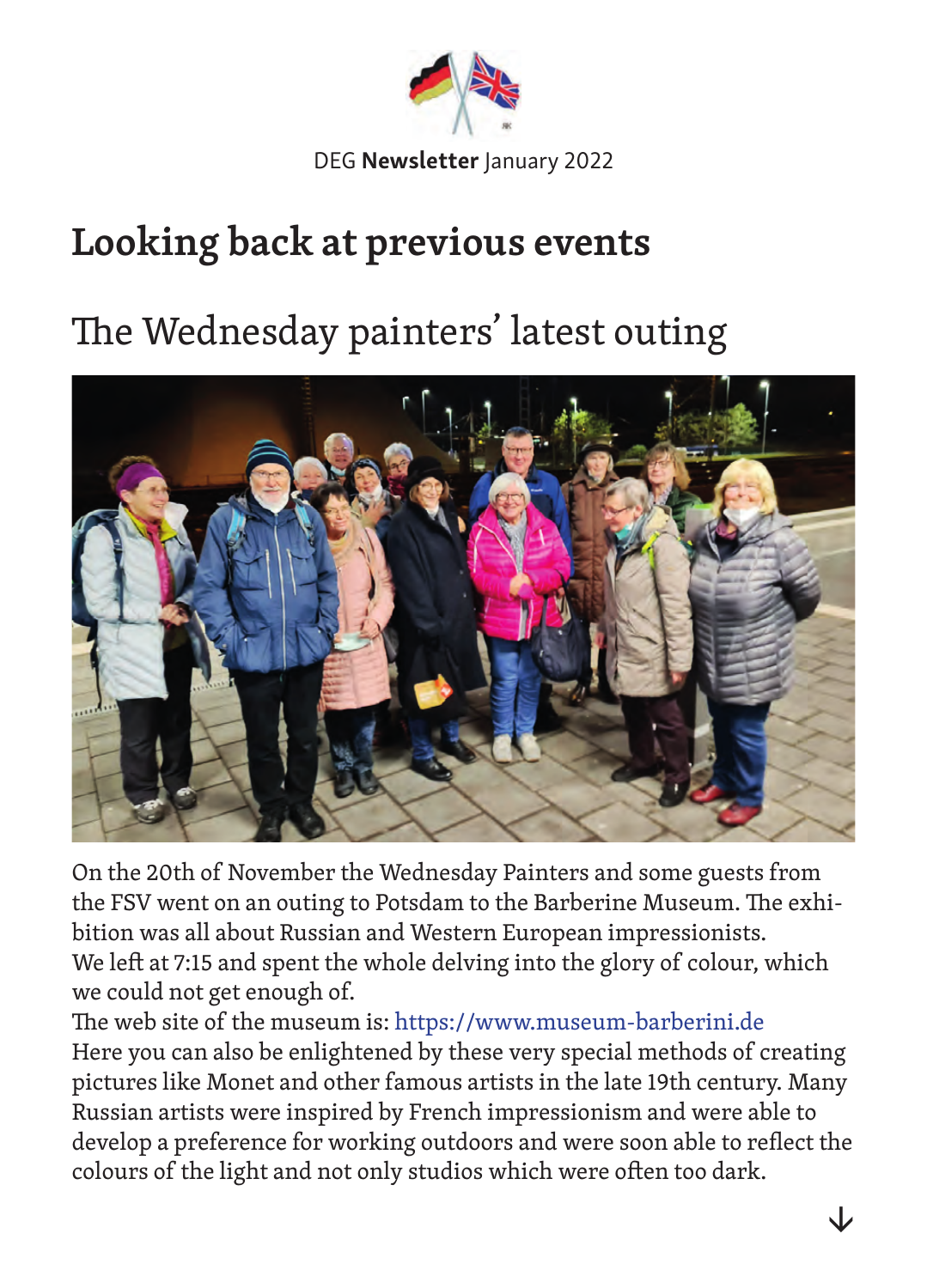

# **DEG programme January – March 2022**

## Thursday, 13th January 2022, 7 pm Mandolins

Online meeting – jitsi conference



Uta Priss, President and First Mandolin of the Braunschweiger Mandolinenverein 1912, will talk about the history of mandolins and of the Braunschweiger Mandolinenverein.

She will show various types of mandolins, and discuss the variety of mandolin music, from classical mandolin music to bluegrass music.

In case anybody is interested to find out more:

https://www.huaki.net/mandoline/

Join our online Jitsi video conference by following the link: https://meet.jit.si/DEGLiteratureClub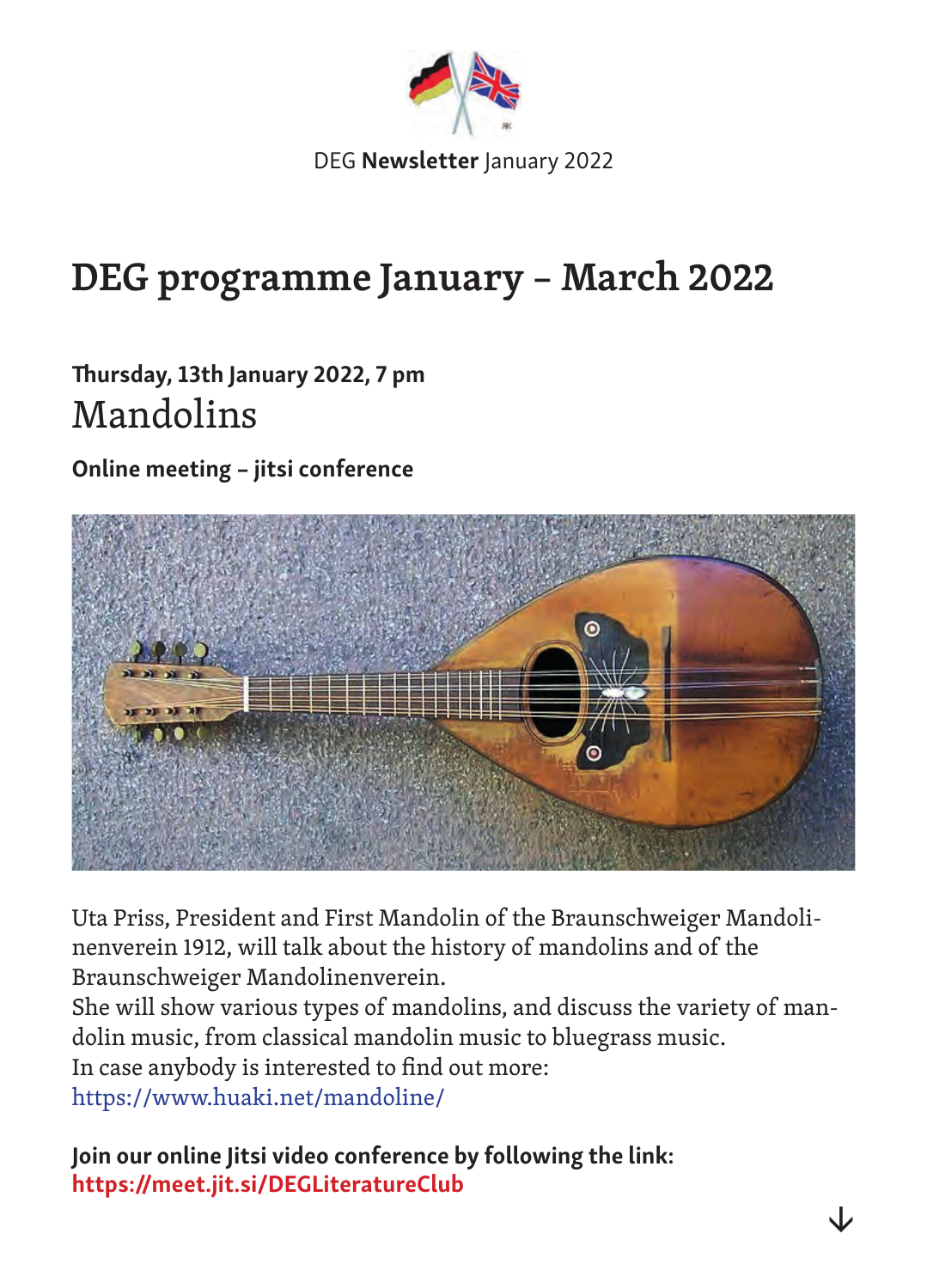## Thursday, 27th January 2022, 7 pm Jane Kumlehn, Judy Mathies and Astrid Wagner present: A short story by Yann Martel In our room at Ambet

The short story is from a 1993 collection "The facts behind the Helsinki Roccamatios" by the Canadian author Yann Martel, best known for his 2001 Book Prize Winning novel, 'Life of Pi'.

The short story title from this book is 'The Vita Aeterna Mirror Company, Mirrors to Last till Kingdom Come".

A young man is visiting his elderly grandmother. She tries to tell him stories from the history of his family, but he refuses to listen; her dialogue is rendered as blah, blah, blah. Searching her house for a pair of moccasins, the narrator comes across a machine that makes mirrors



and asks his grandmother how it works. She explains that it requires four ingredients: oil, sand, silver, and memories. In fact, the machine turns memories into mirrors bringing her grandson to an appreciation of his grandmother's life.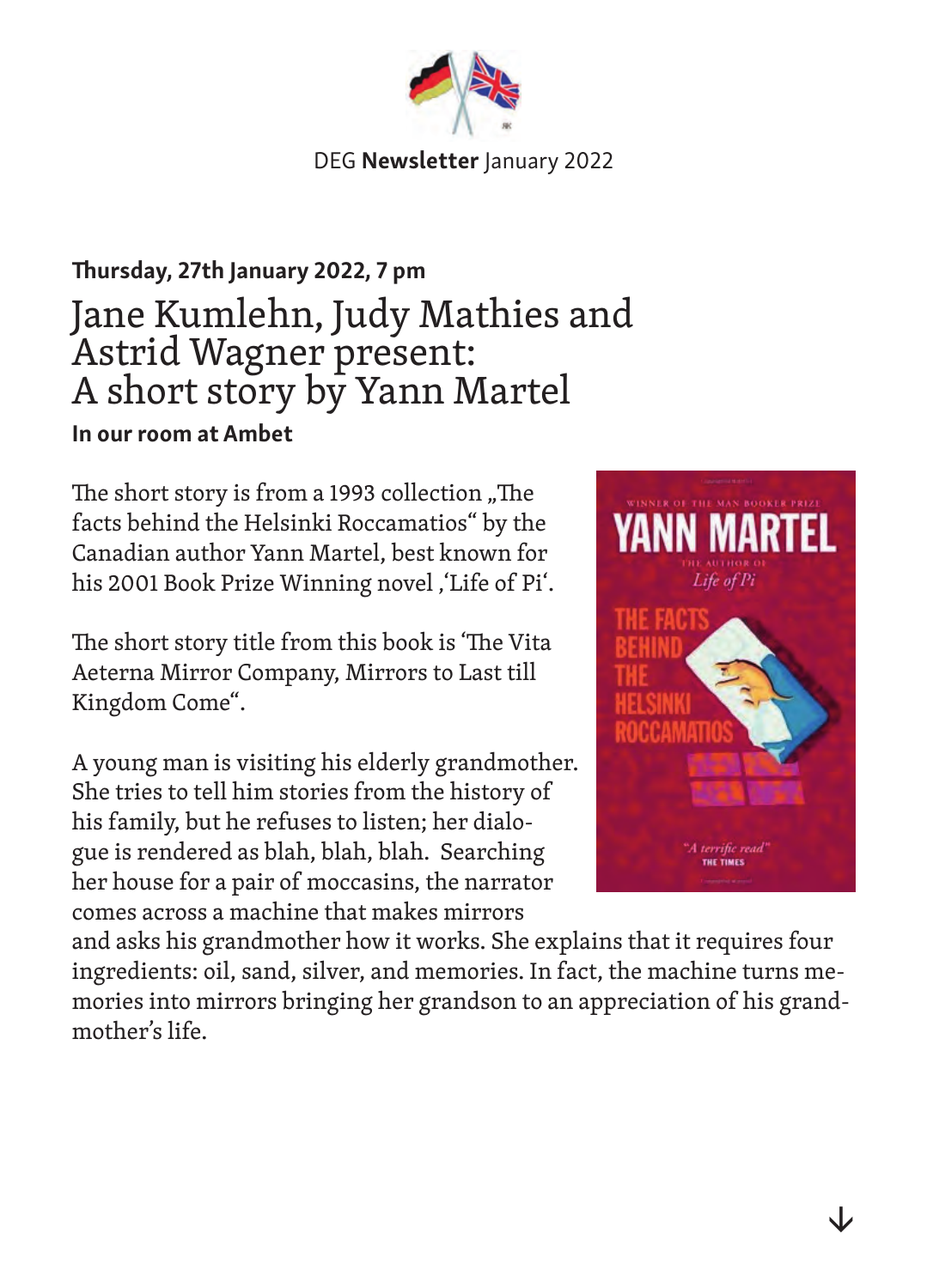



## Thursday, 3rd February 2022, 8 pm 50 years Bath-Braunschweig twinning agreement – 50 years DEG DEG Literature Club - Online video conference

Eva and Manfred will repeat their talk on "50 years Bath - Braunschweig twinning – 50 years DEG" in a jitsi video conference. How to join: https://meet.jit.si/DEGLiteratureClub.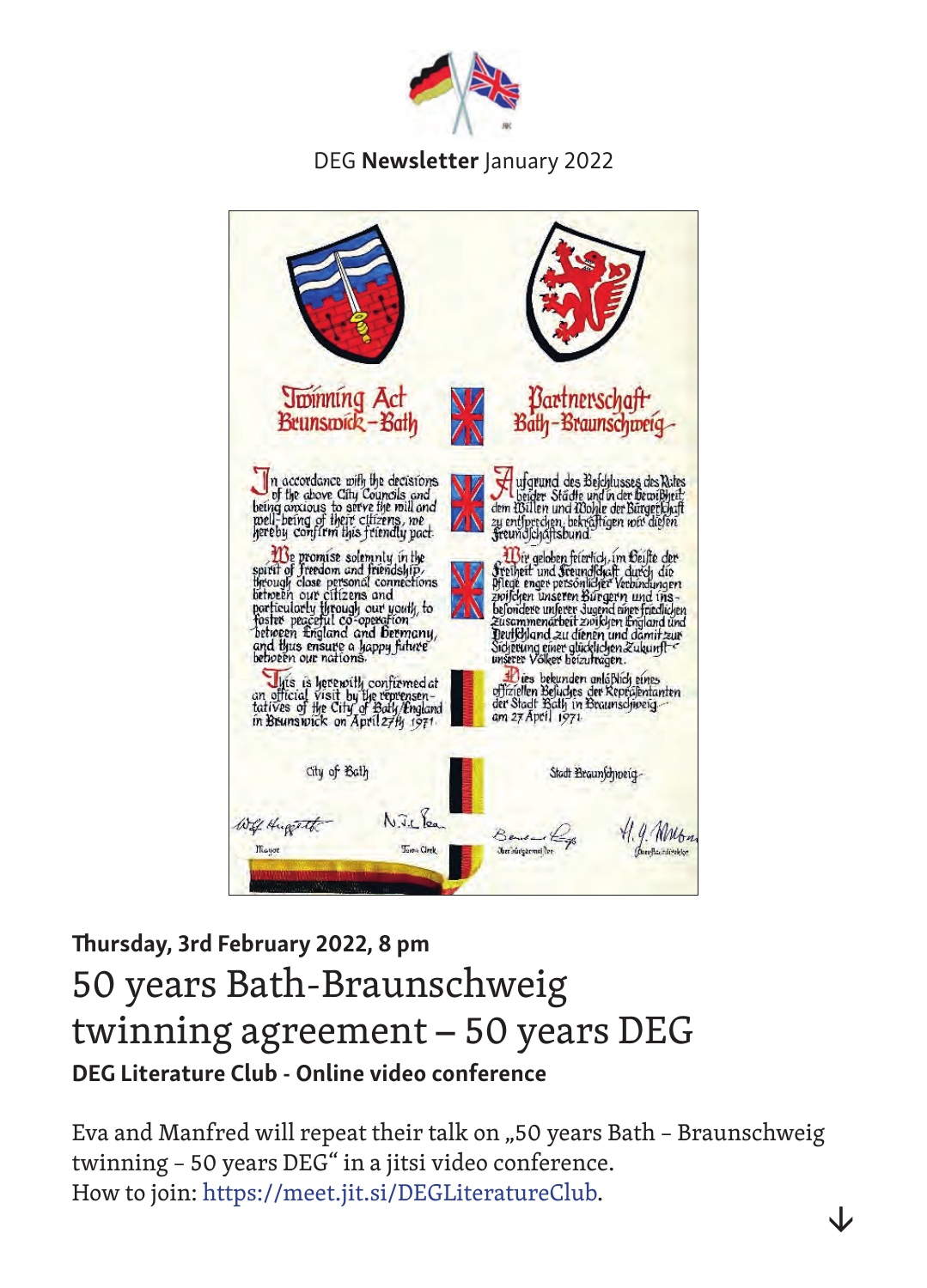

## Thursday, 10th February, 7pm Felicity Greenlaw-Weber: Morocco In our room at Ambet

More details on this talk will be announced later per E-Mail.

## Thursday, 24th February, 7pm AGM – Annual General Meeting In our room at Ambet

Agenda: elections and reports, more details see separate invitation All people interested in positions, please register 4 weeks before the AGM with Paul.

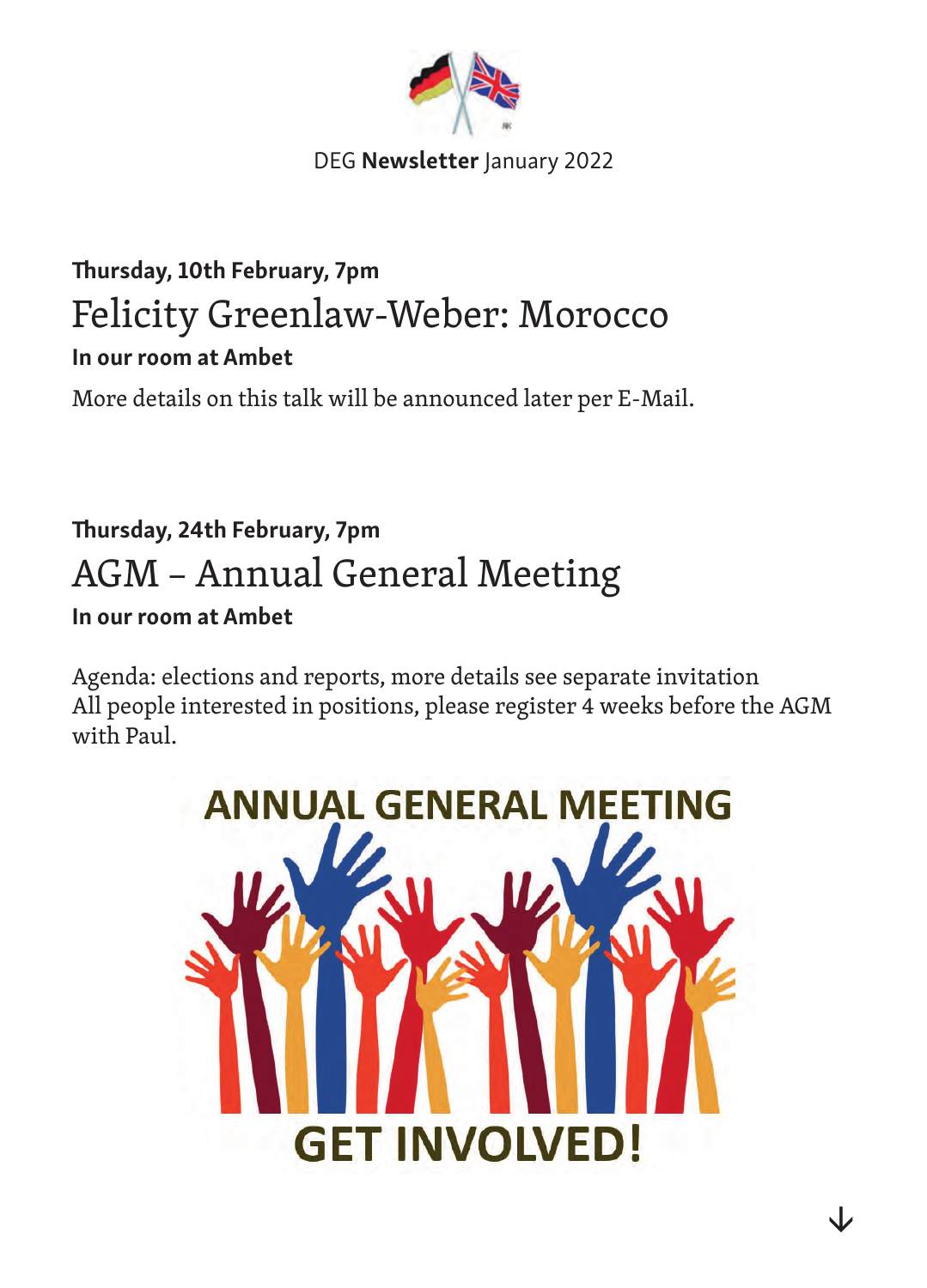

## Thursday, 10th March, 7pm John Old: My New Zealand In our room at Ambet



Finding identity in a changing colonial environment.

John Old will share with us his personal impressions of New Zealand – the bush, the birds, his home town and family and aspects of Maori life in the South Island. From Gondwana land to the current unique fauna and flora; from extinctions to conservation efforts; from the settler land-grab and "Maori Wars" to the Maori assimilation and Europeanisation, to the modern resurgence of Maori culture and language.

The talk will be in English and accompanied by slides with pictures.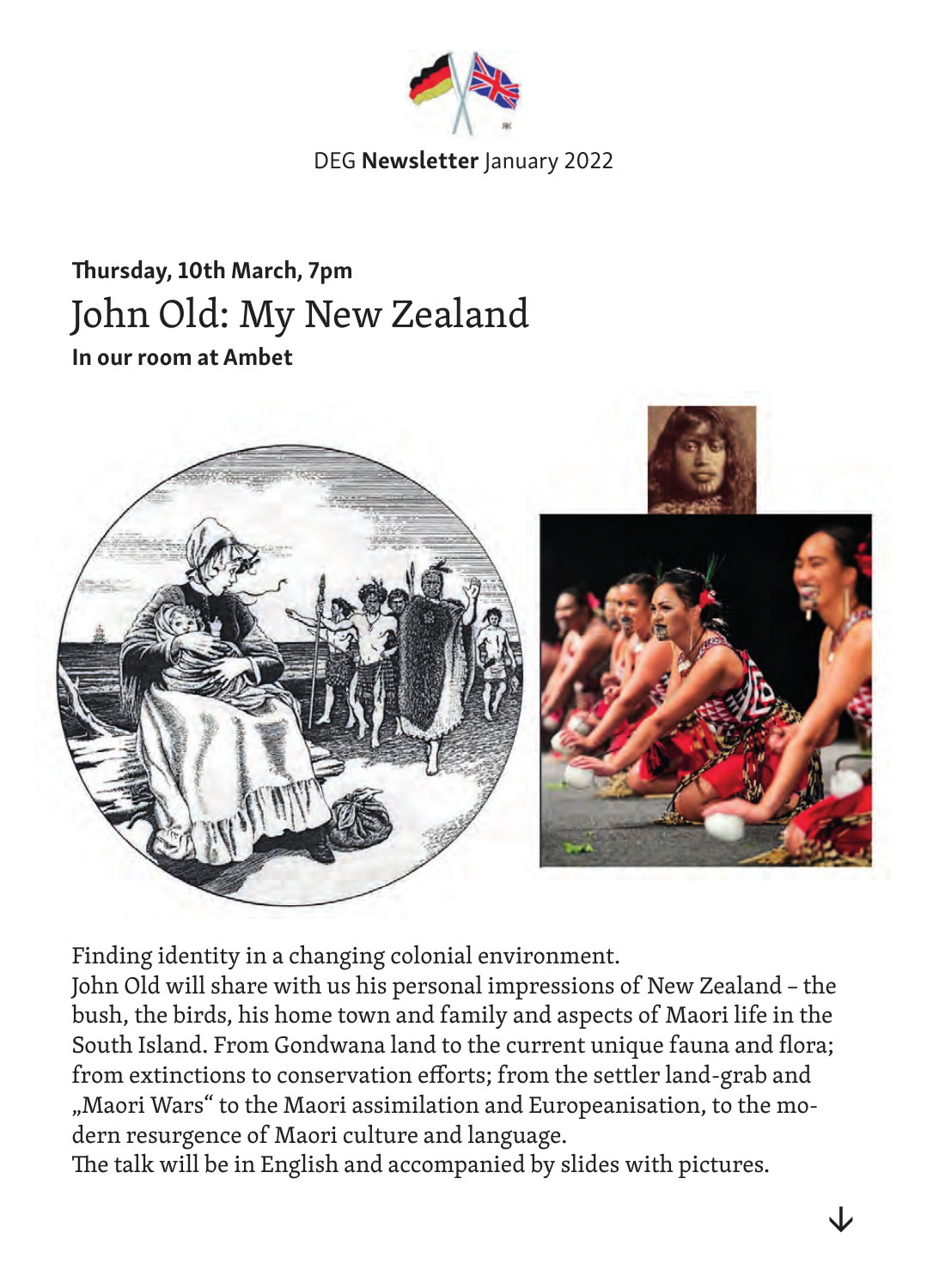

## Thursday, 24th March, 7pm Pub Quiz – with Ella and Marion In our room at Ambet

Come and join us for an entertaining evening.

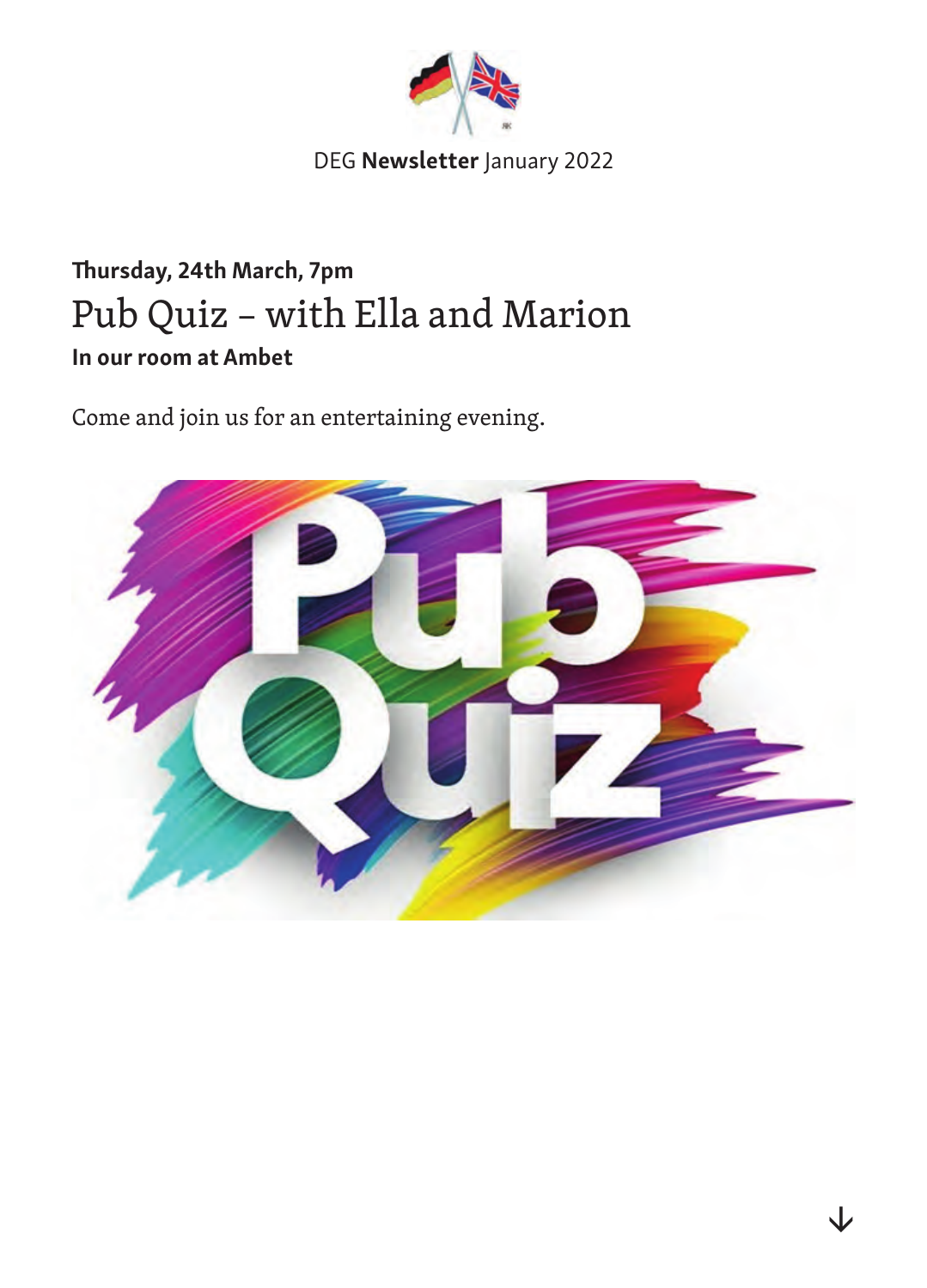

# **The DEG timetable**

**We wish to remind you of all the activities related to the DEG. You are more than welcome to join any activity you are interested in.** 

### Tuesdays afternoons

Short story group meets every four weeks; various venues; registration necessary and obligation to be host For details please contact Paul: paul.kavanagh.deg@gmail.com

### Wednesday evening

from 19.00 the Wednesday painters meet at the Familiensportverein Braunschweig, Parnitzweg 5, 38108 Braunschweig For details please contact Paul: paul.kavanagh.deg@gmail.com

## Wednesday evening

Pétanque group meets at 19:00 at TuRa, Bienroder Weg 51, 38106 Braunschweig For details please contact Sabine: petanque.deg@gmail.com

## Thursday during the day

International Tea and Talk Group Every Thursday. For details please contact Katherine: kathy.kueppers@t-online.de

## Thursday evening

the online Literature Club, every two weeks from 20:00 in summer and 19:00 in winter, via jitsi video conference For details please contact Katrin: landsmann.bs@web.de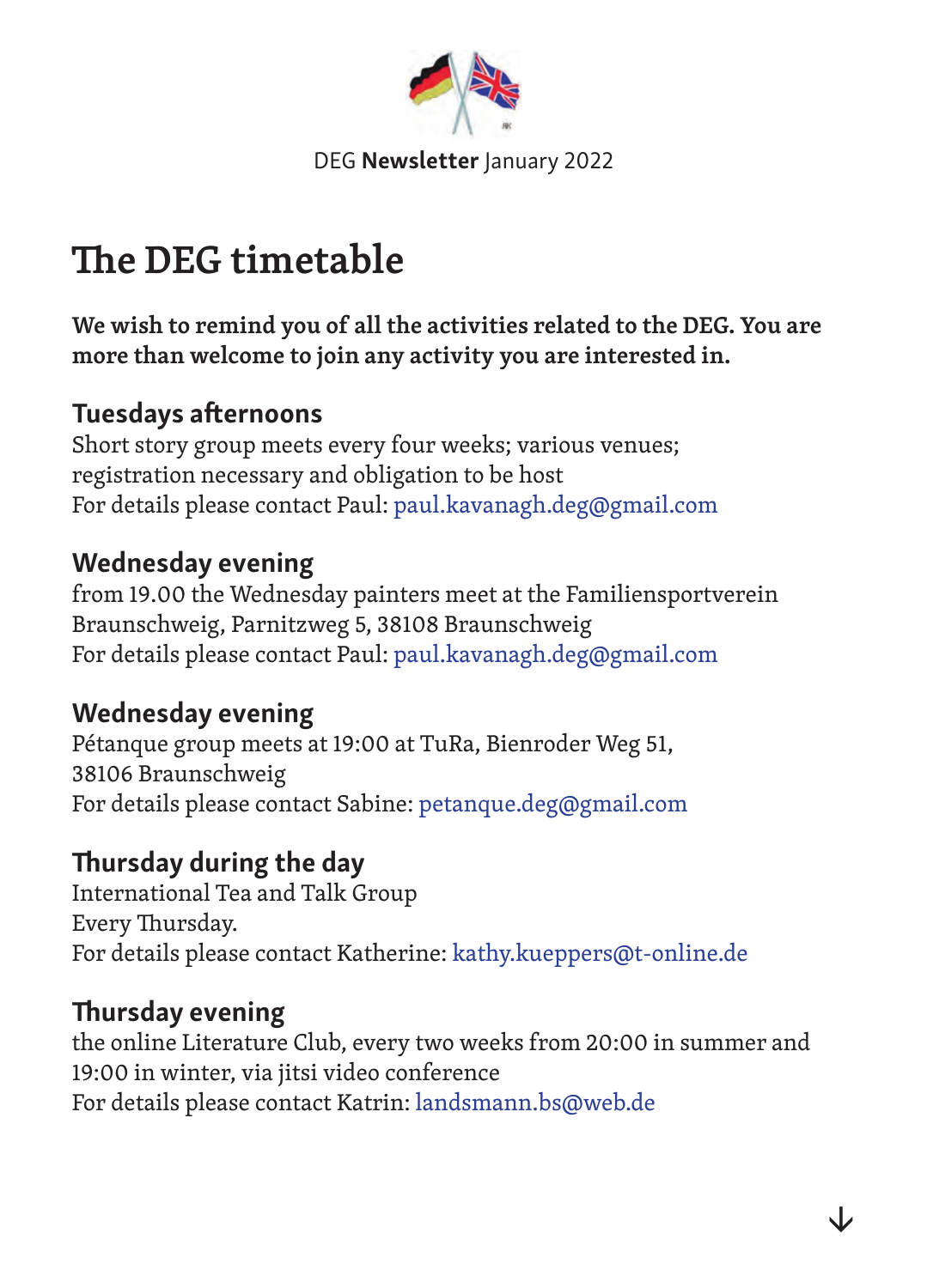

## Thursday evening

alternative weeks: Conversation Group, every two weeks from 19:00, meetings take place at Wohnen mit Zukunft Ambet, Ilmenaustraße 2, 38120 Braunschweig; tea and talk + respective topic to be found on homepage: www.deg-bs.de For details please contact Paul: paul.kavanagh.deg@gmail.com

during the day – flexible dates, weather permitting outing either bicycle tours or walks For details please contact Katherine: kathy.kueppers@t-online.de

# **General information**

Meetings take place at Wohnen mit Zukunft Ambet, Ilmenaustraße 2, 38120 Braunschweig, unless otherwise stated. Doors open at 7.00 pm (19.00) with the main topic at 7.30 pm (19.30). Topic may be changed due to unforeseen circumstances.

#### **How to get there:**

https://www.google.de/maps/place/Ambet/@52.2452825,10.4789899,17z/ data=!3m1!4b1!4m5!3m4!1s0x47aff62480b2b06b:0xee0cc197bed52c!8m2!3 d52.2451954!4d10.4810498

#### **Pay Day Reminder:**

The membership fee for 2021 was due in March 2021 / membership fee for 2022 will be due in March 2022 and if you have not yet paid your membership fee for 2021 / 2022, please do so as soon as possible. Nord LB IBAN: DE33 2505 0000 0000 3280 39

We welcome suggestions and ideas for future topics for our programme. Your input will be appreciated.